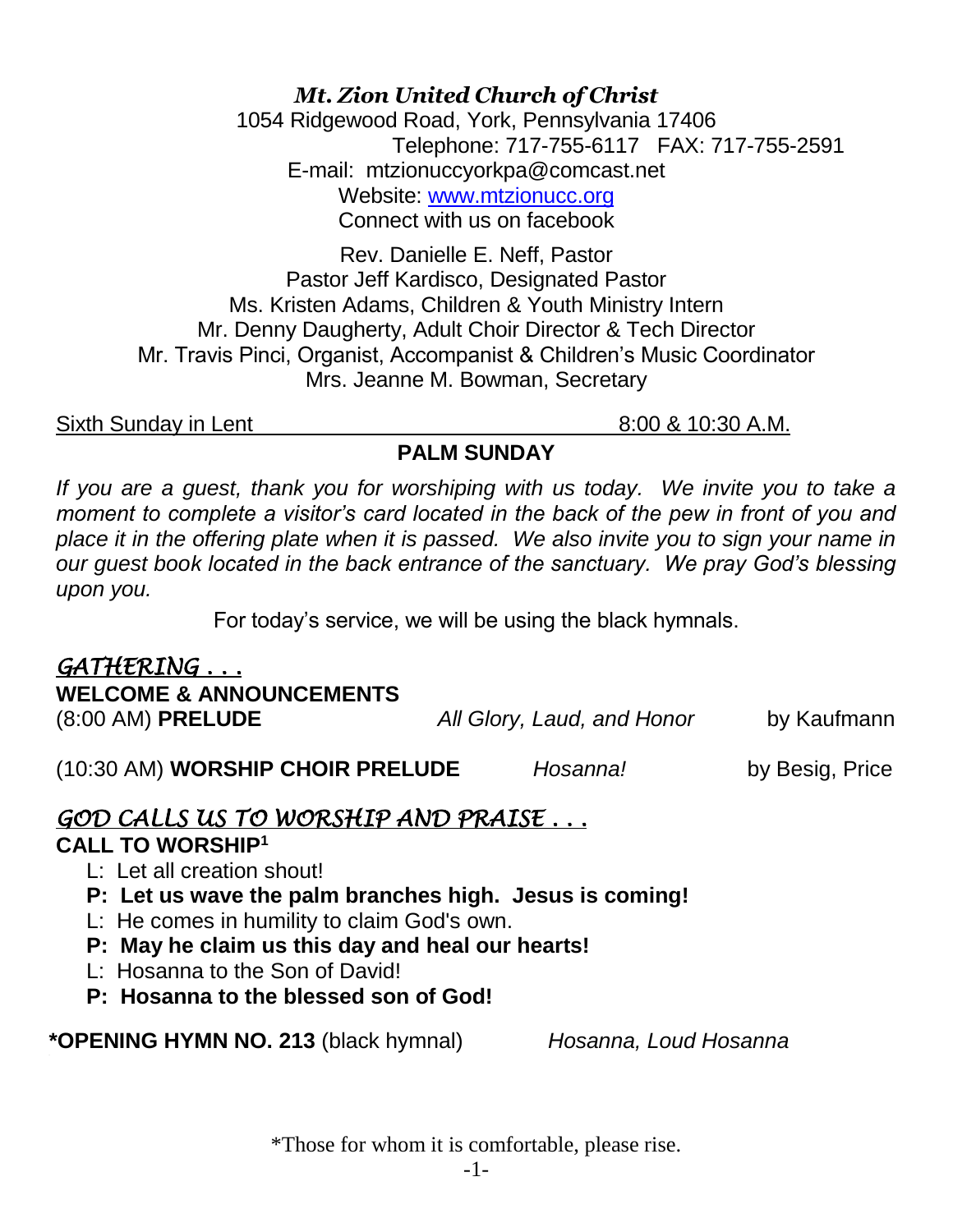#### **OFFERING**

CALL TO OFFERING OFFERTORY *Go to Dark Gesthemane* by Redhead \*OFFERTORY RESPONSE NO. 780 (black hymnal)

*Praise God from Whom all Blessings Flow* **ALL SING: Praise God from whom all blessings flow; Praise God, all creatures here below; Praise God above, you heavenly host: Praise Father, Son, and Holy Ghost.**

\*PRAYER OF DEDICATION

### *WE HEAR GOD'S WORDS . . .*

(10:30 AM) **CHILDREN'S HAND BELL CHOIR** *In the Garden* by Miles

*Cares Chorus* **by Willard** 

(10:30 AM) **CHILDREN'S MESSAGE** 

**SCRIPTURE** Luke 19: 29-40

#### **MESSAGE**

# *WE RESPOND IN GRATITUDE . . .*

**HYMN NO. 216** (black hymnal) *All Glory, Laud, and Honor*

#### **JOYS AND CONCERNS**

### **PRAYERS OF THE PEOPLE AND THE LORD'S PRAYER**

 **ALL: Our Father, who art in heaven, hallowed be thy Name. Thy kingdom come. Thy will be done, on earth as it is in heaven. Give us this day our daily bread. And forgive us our sins, as we forgive those who sin against us. And lead us not into temptation, but deliver us from evil. For thine is the kingdom, and the power, and the glory, forever. Amen.**

#### **REMEMBERING HOLY WEEK**

|  | (10:30 AM) ADULT CHOIR ANTHEM | <b>Silent Was The Night</b> | by Martin |
|--|-------------------------------|-----------------------------|-----------|
|--|-------------------------------|-----------------------------|-----------|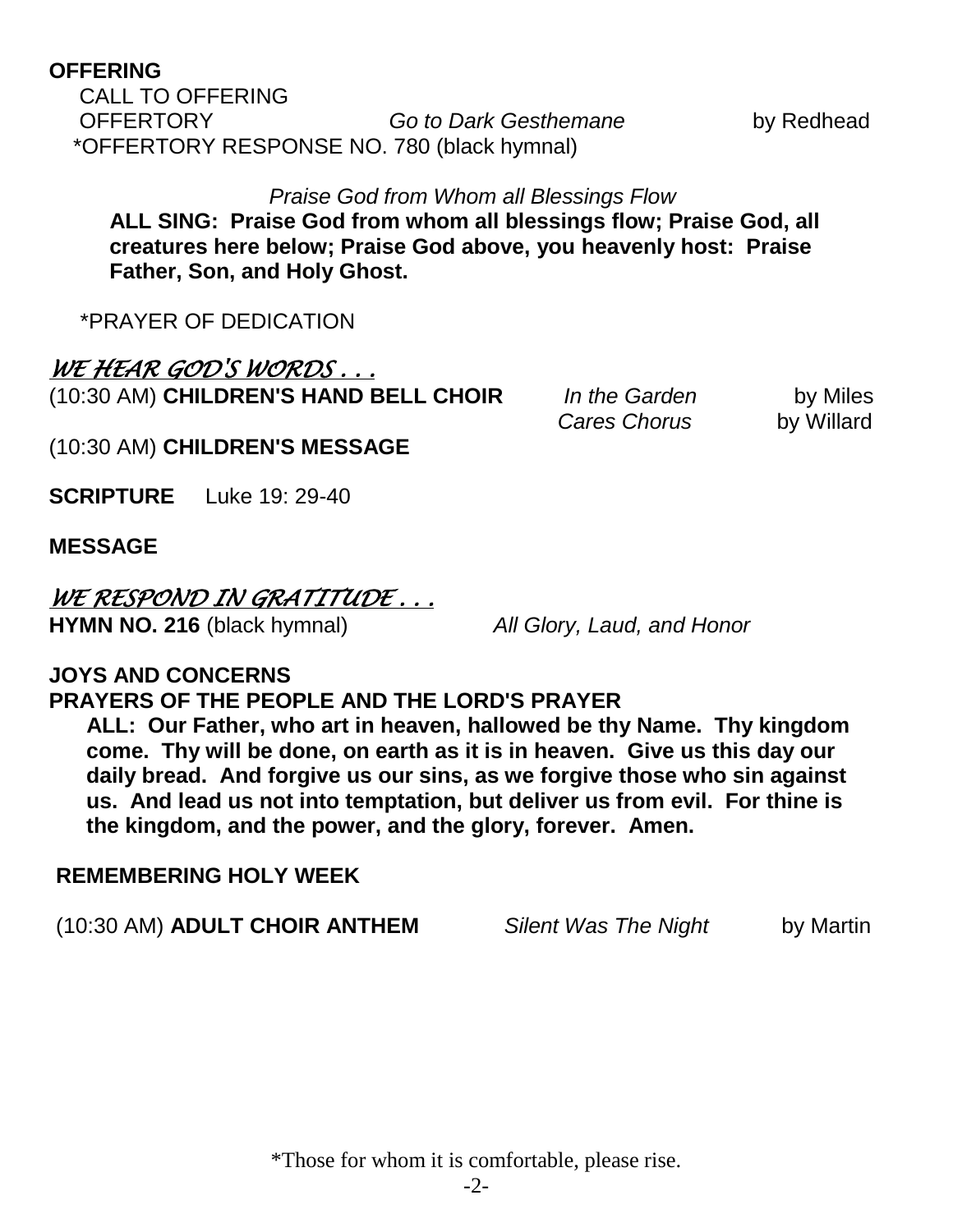#### **TIME OF CONFESSION** CALL TO CONFESSION \*PRAYER OF CONFESSION<sup>2</sup>

 **ALL: Lord Jesus, we are a fickle people, quick to turn away. We are quick to flock to you when all is well, but we are prone to scatter when there is opposition or criticism. Too often we have kept silent before you, afraid to proclaim your praise. It is easy to join the crowd as you ride triumphantly into Jerusalem -- singing our joys and expectations, dancing our hopes and dreams. It is far more difficult to stand by you as the crowd cries for your crucifixion. Forgive our weakness when we turn away. Strengthen us for the journey ahead as we relive your suffering and death, that we might stay beside you to the end. Give us the courage to shout our hosannas, not only today, but each and every day. Amen.** 

 *\**ASSURANCE OF PARDON

## *WE ARE SENT FORTH TO BE CHRIST'S DISCIPLES . . .*  **\*CLOSING HYMN NO. 198** (black hymnal) *Lift the High Cross*  **\*BENEDICTION** **\*POSTLUDE** *O Come and Mourn With Me Awhile* by Morrison